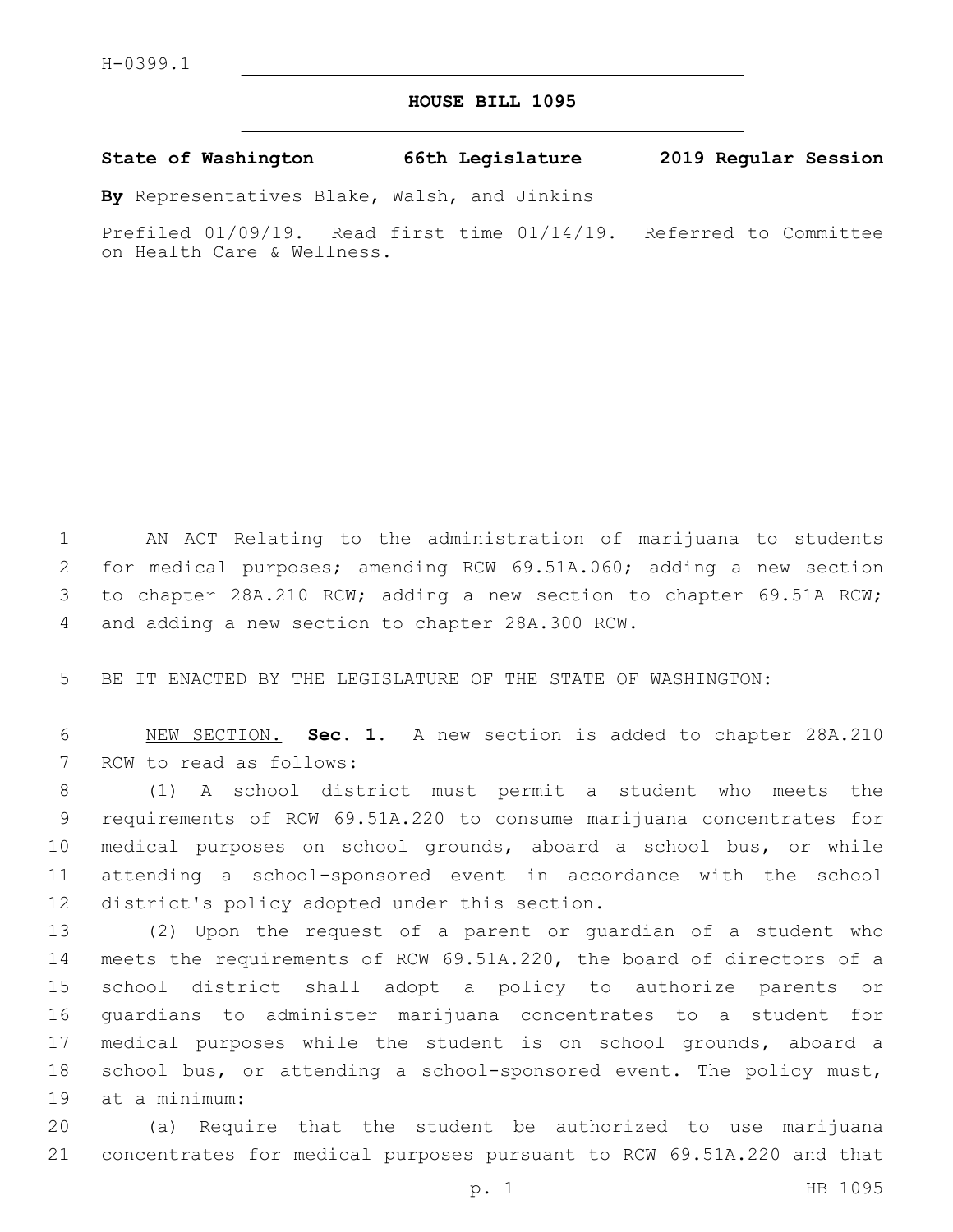the parent or guardian acts as the designated provider for the student and assists the student with the consumption of the marijuana while on school grounds, aboard a school bus, or attending a school-4 sponsored event;

 (b) Establish protocols for verifying the student is authorized to use marijuana for medical purposes and the parent or guardian is acting as the designated provider for the student pursuant to RCW 69.51A.220. The school may consider a student's and parent's or guardian's valid recognition cards to be proof of compliance with RCW 10 69.51A.220;

 (c) Expressly authorize parents or guardians of students who have been authorized to use marijuana for medical purposes to administer marijuana concentrates to the student while the student is on school grounds, aboard a school bus, or attending a school-sponsored event;

 (d) Identify locations on school grounds where medical marijuana 16 concentrates may be administered; and

 (e) Prohibit the administration of medical marijuana to a student by smoking or other methods involving inhalation while the student is on school grounds, aboard a school bus, or attending a school-20 sponsored event.

 (3) School district officials, employees, volunteers, students, and parents and guardians acting in accordance with the school district policy adopted under subsection (2) of this section may not be arrested, prosecuted, or subject to other criminal sanctions, or civil or professional consequences for possession, manufacture, or delivery of, or for possession with intent to manufacture or deliver marijuana under state law, or have real or personal property seized 28 or forfeited for possession, manufacture, or delivery of, or possession with intent to manufacture or deliver marijuana under 30 state law.

 NEW SECTION. **Sec. 2.** A new section is added to chapter 69.51A 32 RCW to read as follows:

 A school district must permit a student who meets the requirements of RCW 69.51A.220 to consume marijuana concentrates on school grounds, aboard a school bus, or while attending a school- sponsored event. The use must be in accordance with school policy relating to medical marijuana use on school grounds, aboard a school bus, or while attending a school-sponsored event, as adopted under 39 section 1 of this act.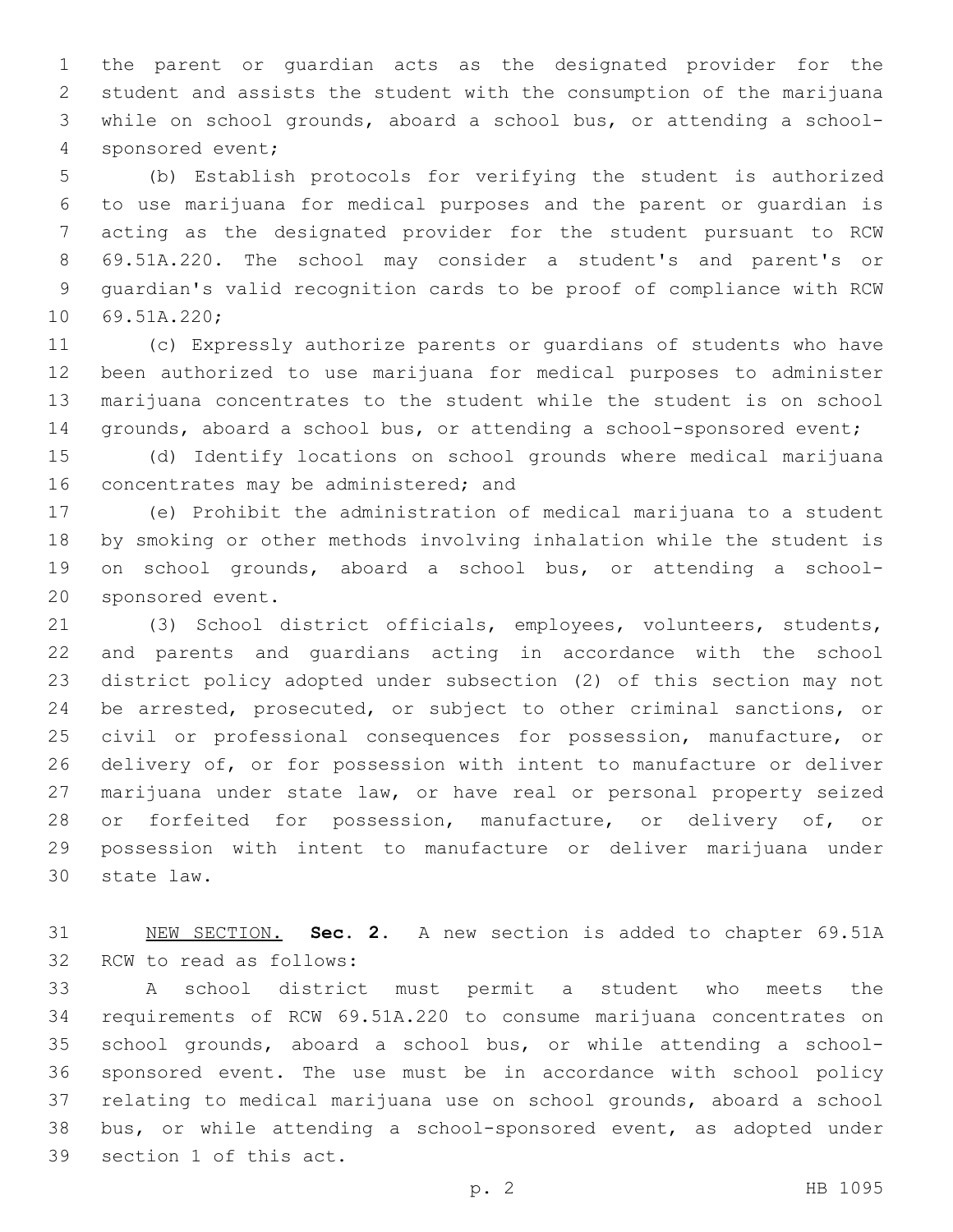**Sec. 3.** RCW 69.51A.060 and 2015 c 70 s 31 are each amended to 2 read as follows:

 (1) It shall be a class 3 civil infraction to use or display medical marijuana in a manner or place which is open to the view of 5 the general public.

 (2) Nothing in this chapter establishes a right of care as a covered benefit or requires any state purchased health care as defined in RCW 41.05.011 or other health carrier or health plan as defined in Title 48 RCW to be liable for any claim for reimbursement for the medical use of marijuana. Such entities may enact coverage or noncoverage criteria or related policies for payment or nonpayment of 12 medical marijuana in their sole discretion.

 (3) Nothing in this chapter requires any health care professional to authorize the medical use of marijuana for a patient.

 (4) Nothing in this chapter requires any accommodation of any on-16 site medical use of marijuana in any place of employment, ((in any 17 school bus or on any school grounds,)) in any youth center, in any correctional facility, or smoking marijuana in any public place or 19 hotel or motel. ((However, a school may permit a minor who meets the requirements of RCW 69.51A.220 to consume marijuana on school 21 grounds. Such use must be in accordance with school policy relating to medication use on school grounds.))

 (5) Nothing in this chapter authorizes the possession or use of marijuana, marijuana concentrates, useable marijuana, or marijuana-25 infused products on federal property.

 (6) Nothing in this chapter authorizes the use of medical marijuana by any person who is subject to the Washington code of 28 military justice in chapter 38.38 RCW.

 (7) Employers may establish drug-free work policies. Nothing in this chapter requires an accommodation for the medical use of marijuana if an employer has a drug-free workplace.

 (8) No person shall be entitled to claim the protection from arrest and prosecution under RCW 69.51A.040 or the affirmative defense under RCW 69.51A.043 for engaging in the medical use of marijuana in a way that endangers the health or well-being of any person through the use of a motorized vehicle on a street, road, or highway, including violations of RCW 46.61.502 or 46.61.504, or 38 equivalent local ordinances.